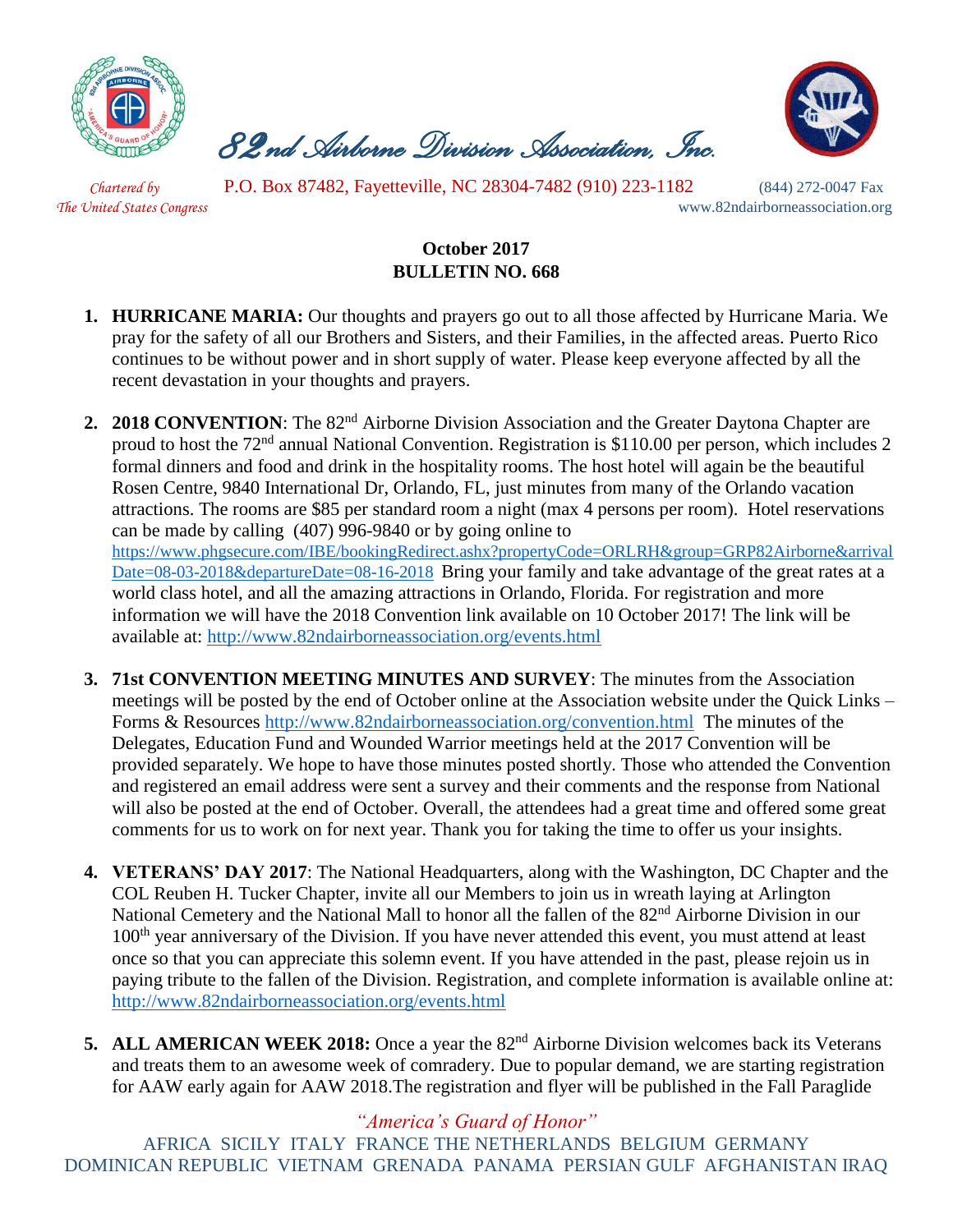



and will be available at our website under Events on or about 10 October 2017. Please be sure to use the POC when making hotel reservations. If you missed last year's event, you have probably already heard about how fantastic it was. Don't miss it again. If you attended last year, you know what a great event it is and what a great time you will have. Never been back for AAW, then this is the time to come see an amazing display of the greatest Division in the world. There will be a Veteran portion to the Division review again this year as the Division honors its Veterans as we conduct a pass and review alongside our active duty Brothers and Sisters on Sicily Drop Zone. We hope to have hundreds participate again. It is a great event to be a part of and one no Veteran should miss. Our Fayetteville Chapter will again be whipping up a fantastic BBQ for the attendees at Moon Hall and promises another spectacular meal. I can't tell you how excited we all are about hosting AAW for our Veterans, and we hope to see all the old faces and some new ones for this year's event. Don't be that guy again who says I wish I had gone. Wishes go nowhere unless you act on them.

Again, registration for AAW will be online and can be paid for on-line or can be done by write in application with an enclosed check. The cost is again \$100 and I am sure you will find it money well spent. There will also be a 2018 AAW Challenge Coin this year that can be purchased with your registration or at AAW. They will also be available for purchase on-line for those not attending AAW and you can have them shipped to you or those attending AAW can pay with your registration and pick them up when you arrive to register at AAW, thereby saving on postage. The Challenge Coins will be available for viewing on our website so check them out. We hope to have a representation of the coin available on the website by shortly.

**Auction Baskets**: During AAW this year, we will be having nightly auctions at the main hospitality room. We are asking that at least one chapter per state, or the Chapters within a state, combine to donate a basket that reflects the uniqueness of the state. Please include a list of the items in your basket. *Please notify National of your Chapter's participation so that we can plan accordingly*. Your support is greatly appreciated, and we are very thankful for the baskets we have received in the past. They have been a big hit and went a long way in supporting the Association.

- **6. IRS NOTIFICATIONS**: Once again, the IRS is sending letters to some of our Chapters stating that their Form 990 has not been sent in. We have confirmed with our accountant that all forms have been turned in and were on time. If you receive one of these notification, please either email it to National or send it to us via mail. Our accountant is working to correct this issue
- **7. ASSOCIATION EDUCATION FUND**: One of the biggest benefits of being a LIFE member of the Association is the availability for Members and dependents, who meet the following criteria, to receive scholarships:
	- a. Dependents of Association LIFE members or Former 82nd Paratroopers with 2 or less enlistments.
	- b. Former 82nd Paratroopers *must* apply within 2 years of discharge and be a LIFE member.
	- c. Must be enrolled in a Baccalaureate program at an accredited College or University.
	- d. Applications must be completed and submitted annually.

## *"America's Guard of Honor"*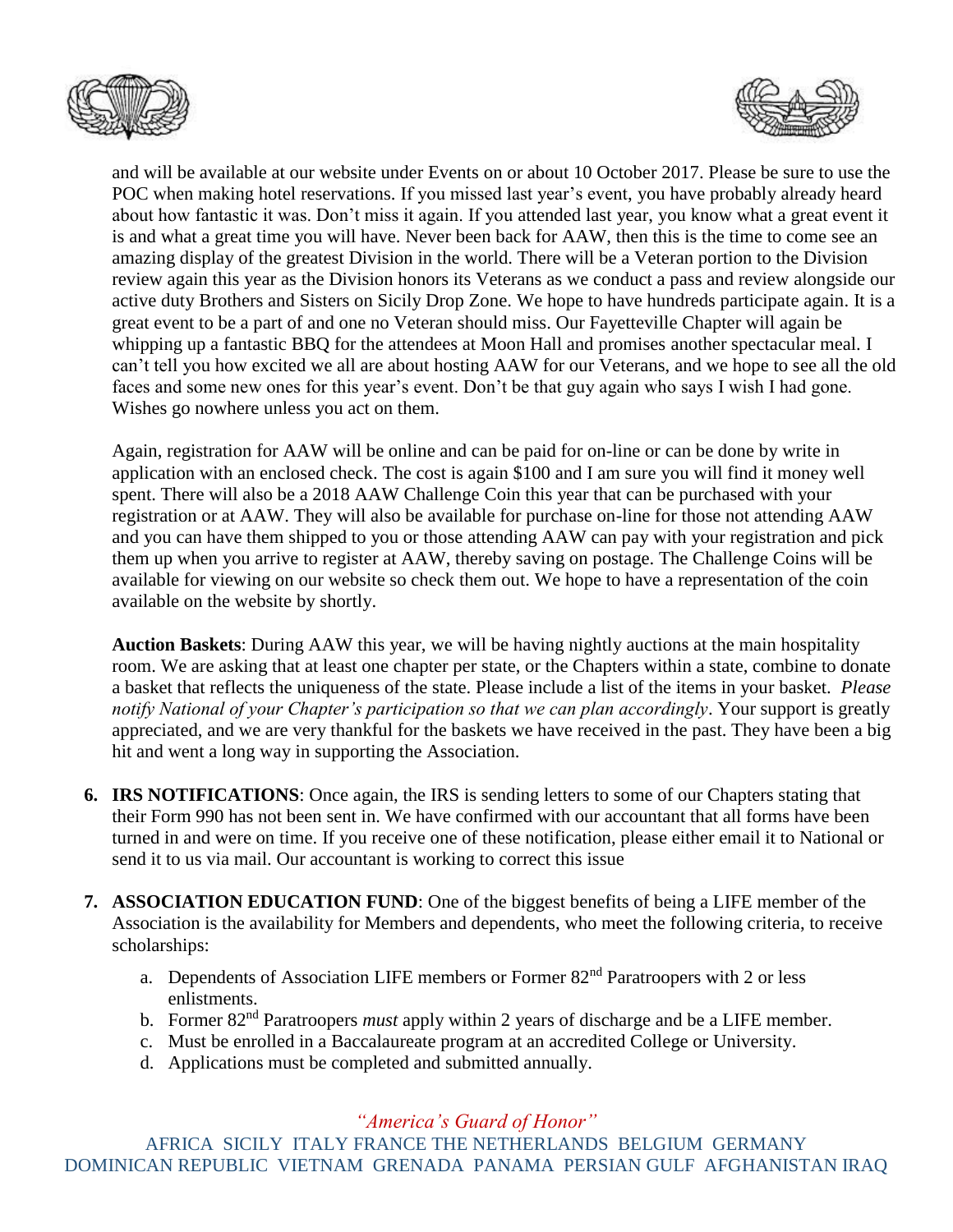



Applications and additional information are available online under Quick Links/Education Fund and should be mailed PO Box 87482, Fayetteville, NC 29304-7482 which is also listed on the bottom of the application. NOTE: This is USPS box and, therefore, does NOT accept UPS, FEDEX, etc. packages. All questions should be directed to Allen Schoppe, Treasurer for the Fund. Applications must be mailed and *received* no later than **1 November 2017**! Please remind your members that the deadline for scholarships is fast approaching for eligible members and dependents.

- **8. NOVEMBER IS EDUCATIONAL FUND MONTH**: We are intent on providing assistance to deserving students and troopers returning to civilian life. Please keep in mind that November is Educational Fund Month. Please make an extra effort to canvass local businesses to solicit funds. Remember that the Fund is an IRS 501(c)3 entity and all donations are tax deductible. Donations should be mailed to the address on the applications.
- **9. DONATIONS TO THE "HOLIDAY TROOP SUPPORT"**: We are greatly in need of donations for the "Holiday Troop Support" program which will provide Holiday meals to 500 82<sup>nd</sup> Airborne Division Families for the Thanksgiving Holiday and 500 meals for the Christmas Holiday. We will work with the Division Chaplain's office to provide these meals to deserving Families of our Active Duty 82<sup>nd</sup> Airborne Division Troops. This project was a huge success last year and we accomplished our goal of providing 1000 meals over the Holiday season. Our office still receives thanks from Families for last year's donations. Let's make this year as big a success and provide the Troopers and their Families with another 1000 meals donated by the Association. Please send donations so that we can provide these meals over the Holiday Season. If donations exceed what is needed for these meals, the additional funds will be reserved for next year so that we may continue this tradition. For those who have already donated, we thank you for your kind support of the Troops. For those who would like to donate, please send a check with "Holiday Troop Support" marked at the bottom or you can use the donate button on our website and annotate "Holiday Troop Support" in the "Put my donation towards" line. This program will have a direct impact on the lives of our Troopers. Thank you for your support.
- **10. STATUS OF 501(c)19 TAX EXEMPT STATUS WITH THE IRS:** We have not yet received the 501(c) 19 approval letters for the Chapters, but we will let you know as soon as they are granted, and send each chapter their tax exempt status letter for inclusion in their records. This is a great step forward for the Association, and we expect it to lead to a greater ability in our requests for donations. Thank you to everyone who helped the Association in making this possible.
- **11. 2016 CHAPTER FINANCIAL STATEMENTS**: We are no longer accepting 2016 Chapter financial statements as our Association Group Return has now been filed and returned. Chapters who have not filed their taxes must now file their own tax return for 2016 and supply the National Office with a copy of their return. *Again, it is the responsibility of the Chapter for filing with the IRS*. If your Chapter files separately and has not informed the Association of this, please do so. Any Chapters who have not filed, or shown the National Office proof of filing, have received a letter from the Board of Directors of intent to dissolve the Chapter for failure to file taxes as required of non-profit organizations. These Chapters will have 60 days to respond to the letter of intent or the Board of Directors will proceed with the process of dissolving the Chapter. There is still time for Chapters who have become behind in their

*"America's Guard of Honor"*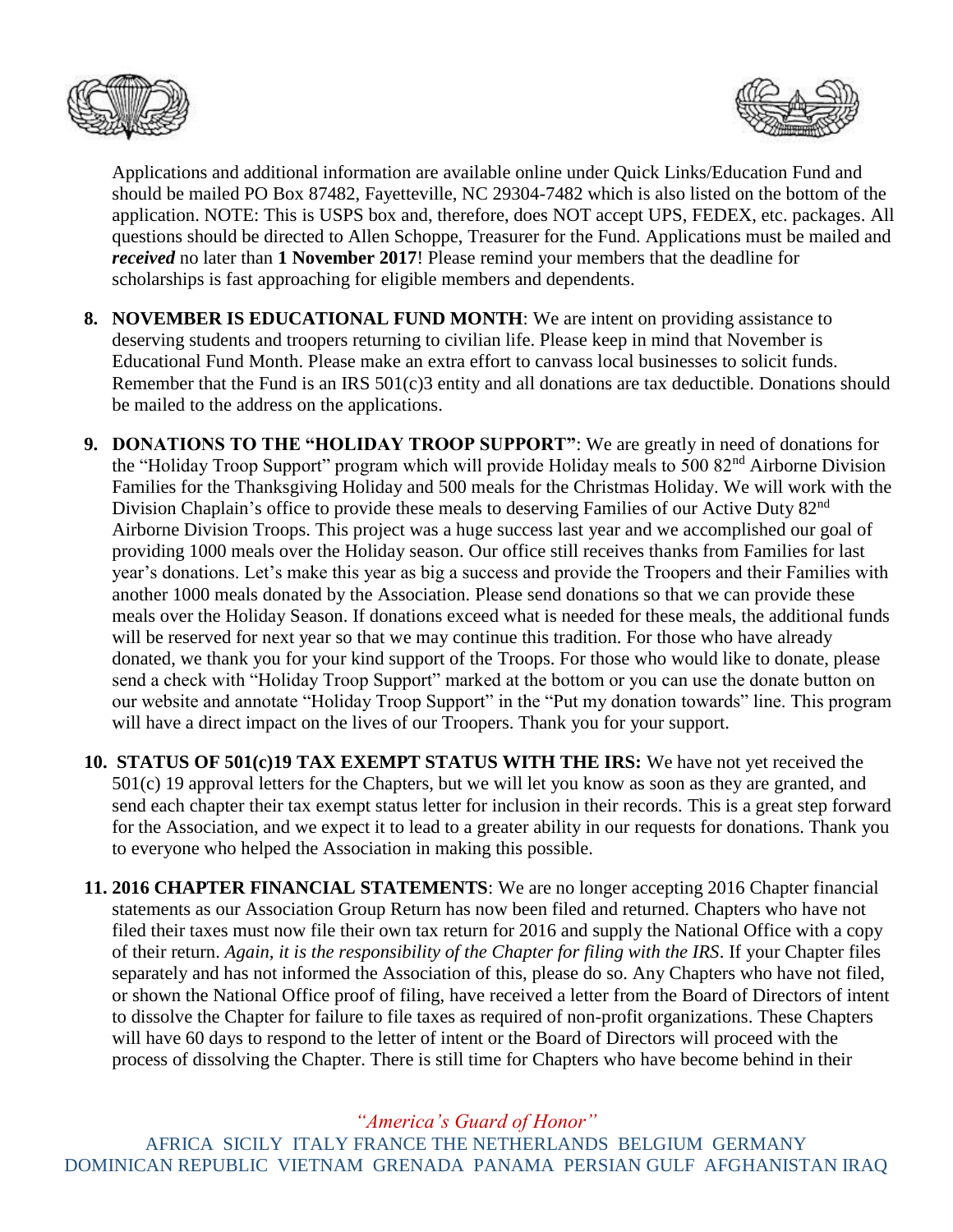



filings, please notify us so that we can assist you in getting up to date. If you are having issues with your tax submission, please contact the National Office for assistance.

- **12. 82d AIRBORNE ASSOCIATION USAA CREDIT CARD**: To date, we have approximately 950 cobranded cards which have helped the Association bring in approximately \$90,000 over the past several years. Please continue to support the Association by supporting the program. To get a co-branded Association card, please call 855-755-8263 or go to [www.usaa.com/82nd.](http://www.usaa.com/82nd) If you use a credit card, please choose the card that supports the Association
- **13. E-NEWS BULLETIN**: Members who have shared their email address with the Association receive our e-news bulletin which contains informative articles about the 82<sup>nd</sup> Airborne Division, the Airborne community, the Military, Veterans issues, and even Association related articles and information. If you don't already receive this important and informative bulletin, please send us your email address so that we can add you to the list. Although we have had requests, we are only offering this benefit to our Association members. Sign up today and keep up to date on Airborne issues!
- **14. ATTENDANCE OF NATIONAL OFFICERS**: Act now to request the attendance of the Association President to your Chapter events. Please send invitations by mail or email and send a copy to the Executive Director. Requests for participation of National Officers in Chapter or Regional events should be coordinated with the respective Officer(s) and submitted in writing to the Executive Director of the Association. Please allow as much lead time as possible so that the Officer(s) can plan ahead. Please remember that all events can be published in the Paraglide and on the Association website (Events).

## **15. NEW NATIONAL OFFICE EMAIL ADDRESS CHANGES:**

Executive Director Bill Bauer - [execdir@82ndairborneassociation.org.](mailto:execdir@82ndairborneassociation.org) This address is for information from Chapters concerning questions from Chapter Chairmen, by-laws, by-law changes, Chapter startups or Chapter shut-downs, serious infractions by Association members, assistance from the National Office in running Chapter events, Chapter refunds for new and renewed memberships, donations, and any information the Chapter Chairmen deems necessary for the Executive Director's attention.

Executive Secretary Laura Bauer – [execsec@82ndairborneassociation.org.](mailto:execsec@82ndairborneassociation.org) This address is for information on Chapter financial statements, Chapter reports, Chapter events, TAPS submissions, arranging appointments, questions concerning our website, submission requests for items to be placed on our website, facebook and in the Paraglide (Not for submission of your Chapter Paraglide Article. They will continue to be sent to the Paraglide Editor), questions on All American Week registration, and any information that Chapters would like communicated to the entire Association.

Administrative Assistant Lory Johnston– [admin@82ndairborneassociation.org.](mailto:admin@82ndairborneassociation.org) This address is for all information concerning membership. New membership, membership renewals, changes to membership information, submission of membership report changes, and any other information concerning membership.

**16. WITHIN THE DIVISION AND FORT BRAGG**: Please visit the following 82d Airborne Division websites to find out what is happening within the Division and sign up for our E-News bulletin:

## *"America's Guard of Honor"*